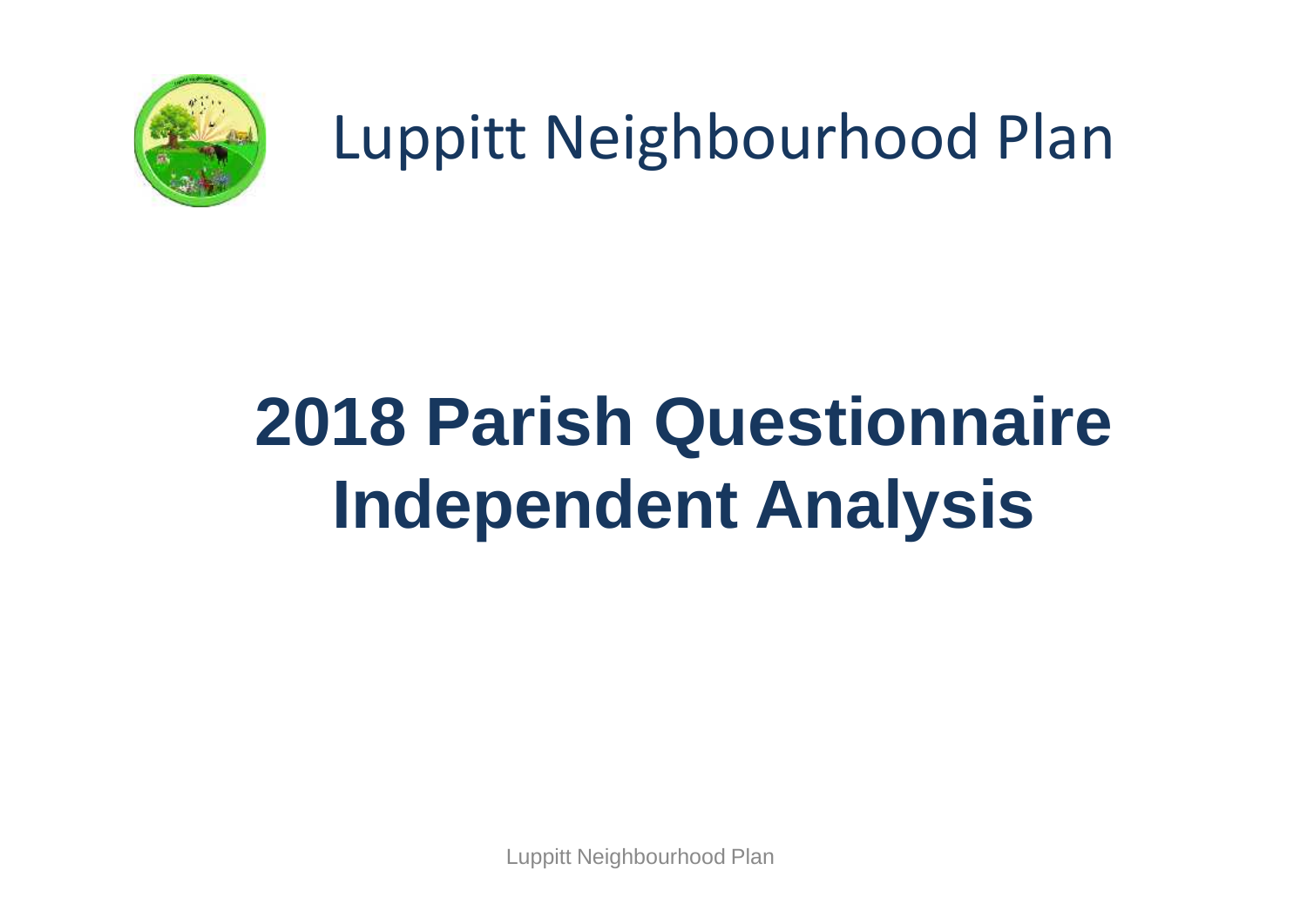

Luppitt Neighbourhood Plan **Procedural Stages**

- 1. 2014 Parish Questionnaire
- 2. Luppitt Neighbourhood Plan First Draft
- 3. Steering Group and Sub-Groups Assembled
- 4. 2018 Parish Questionnaire
- **5. Analysis to be considered by Sub-Groups**
- **6. Results to be fed back to Steering Group**
- **7. Parish Character Assessment**
- **8. Further Parish-Wide Consultation and Public Meetings**
- **9. Modify Draft Neighbourhood Plan**
- **10. Regulation 14 and 16 Stages**
- **11. Referendum**

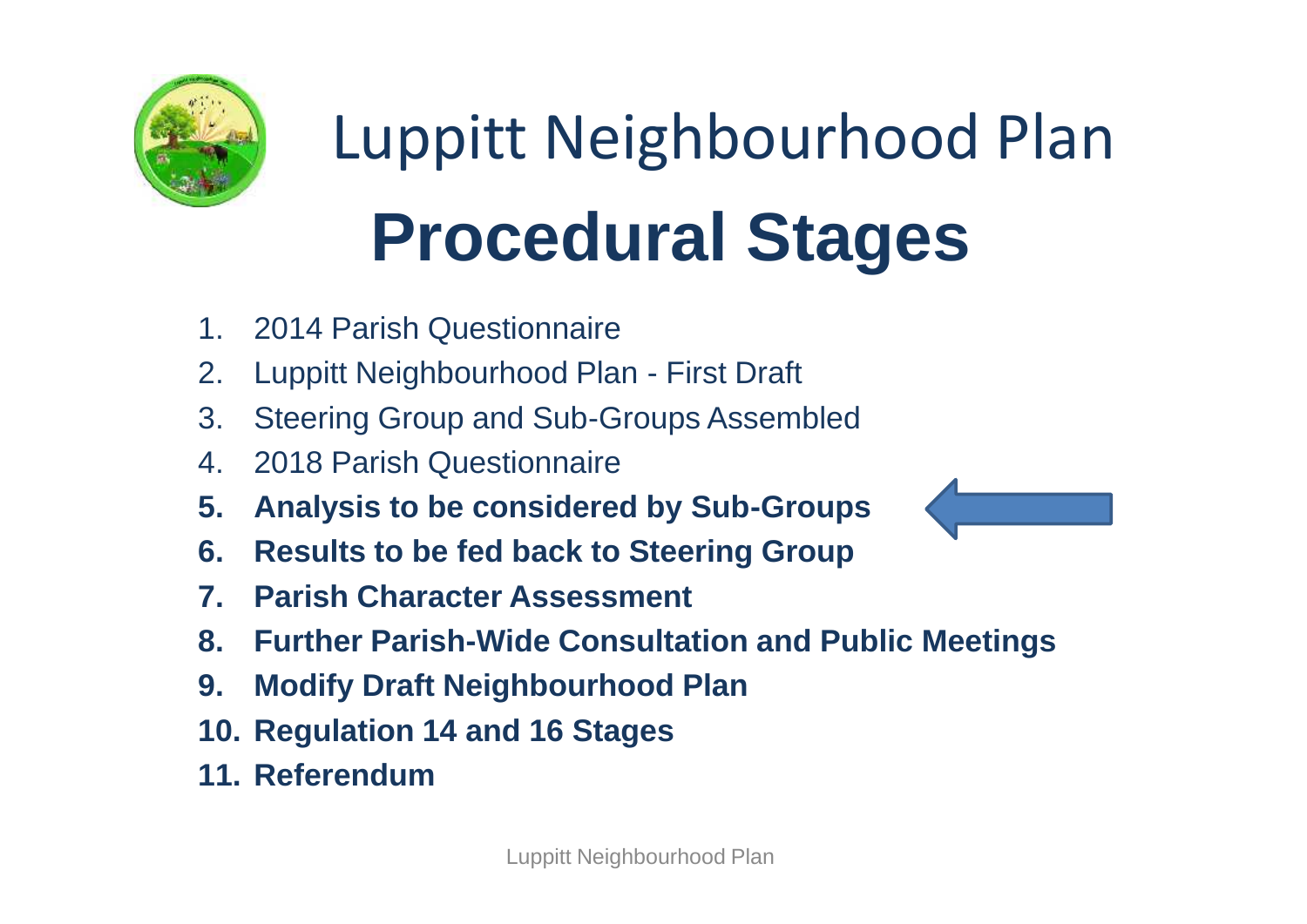

Independent Analysis of 2018 Parish Questionnaire

### **Transform Research Consultancy**

- **Updating the 2014 Questionnaire**
- **Minimum 1 copy delivered to each household – by hand**
- **All residents eligible aged 16yrs+**
- **Hard copy and online**
- **Cut off date 30th November 2018**
- **256 Completed questionnaires returned = 56% Response**
- **Privacy of information**
- **Impartial analysis**
- **Good representative sample**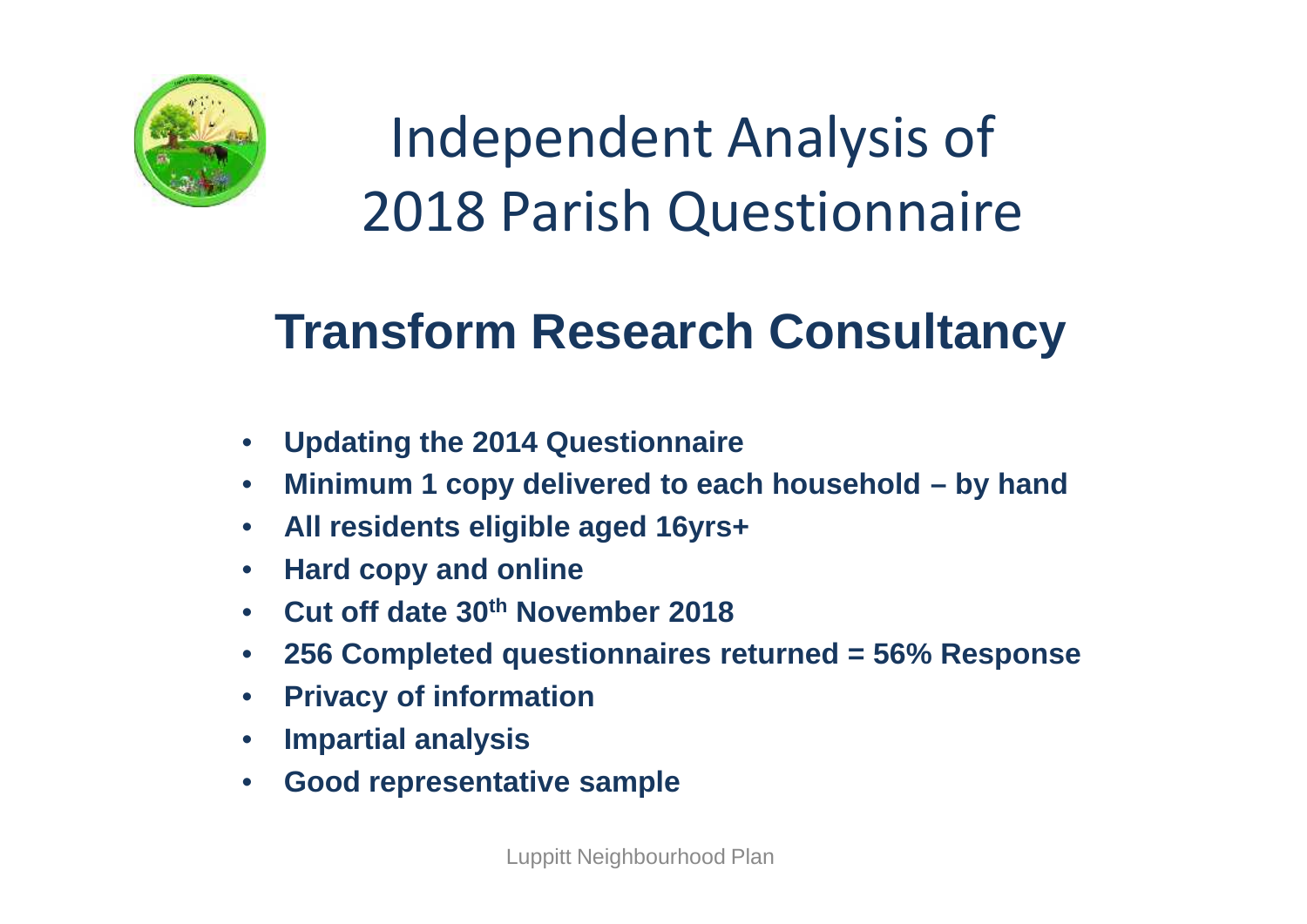

### **The Analysis Report Chapter Headings**

- **1. Demographics**
- **2. Natural and Farmed Environment**
- **3. Local Employment**
- **4. Parish Facilities**
- **5. New Development**
- **6. Design, Scale and Siting**
- **7. Renewable Energy and Carbon Reduction**
- **8. Listed and Historic Buildings**
- **9. Community Projects**
- **10.Parish Life**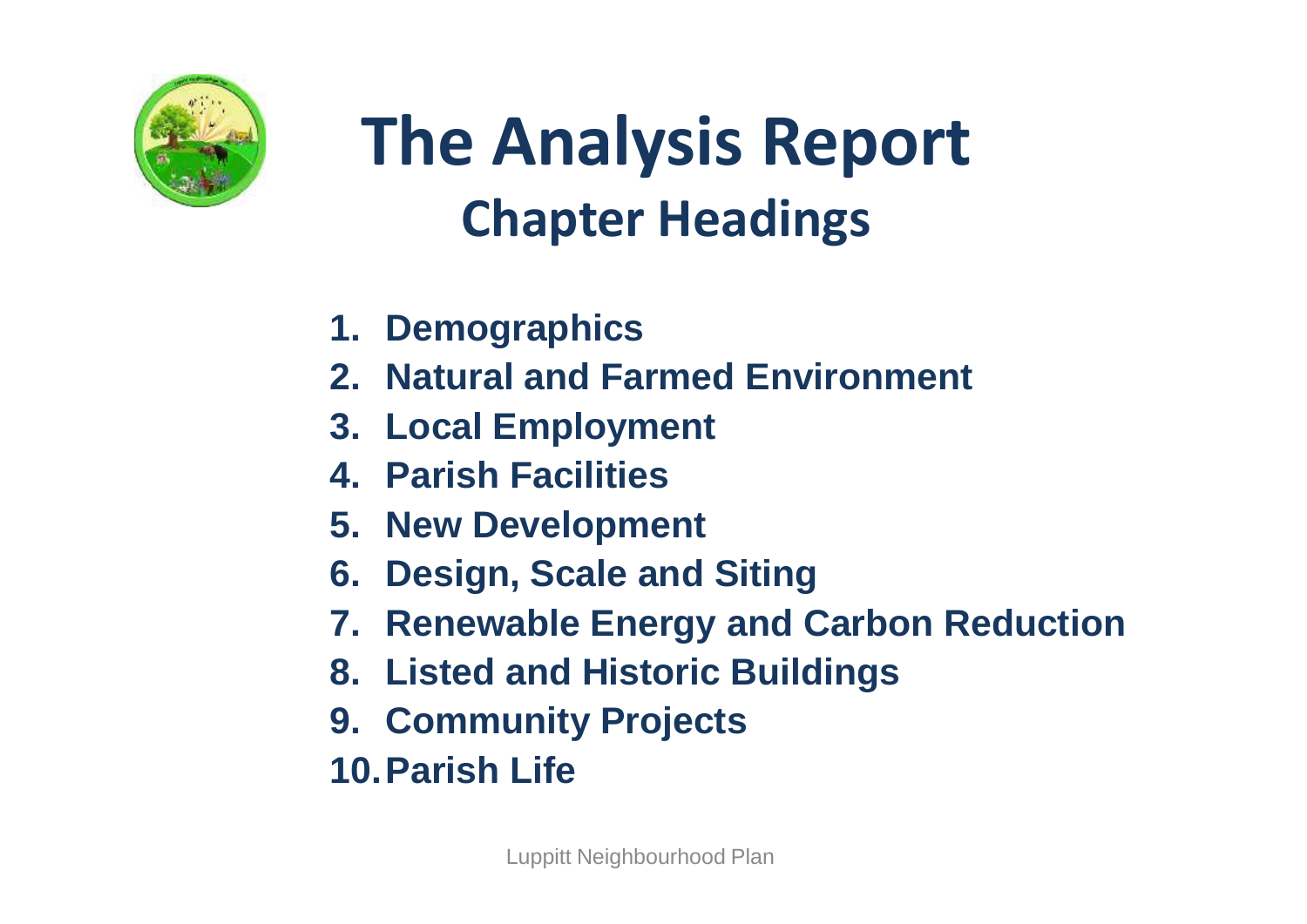

### **A word about Statistics!**

•**Most questions could be answered on a scale of 1 to 5 e.g. 'Extremely Important'** through **'Very important'** to **'Not at all Important'**

•**The Report graphs are expressed in order of the first description - 'Extremely Important' or 'Extremely Beneficial' etc**

•**To make most sense of the data and the strength of opinion, 'Extremely Important' and 'Very Important' are likely to be combined to inform the policies and principles in the LNP**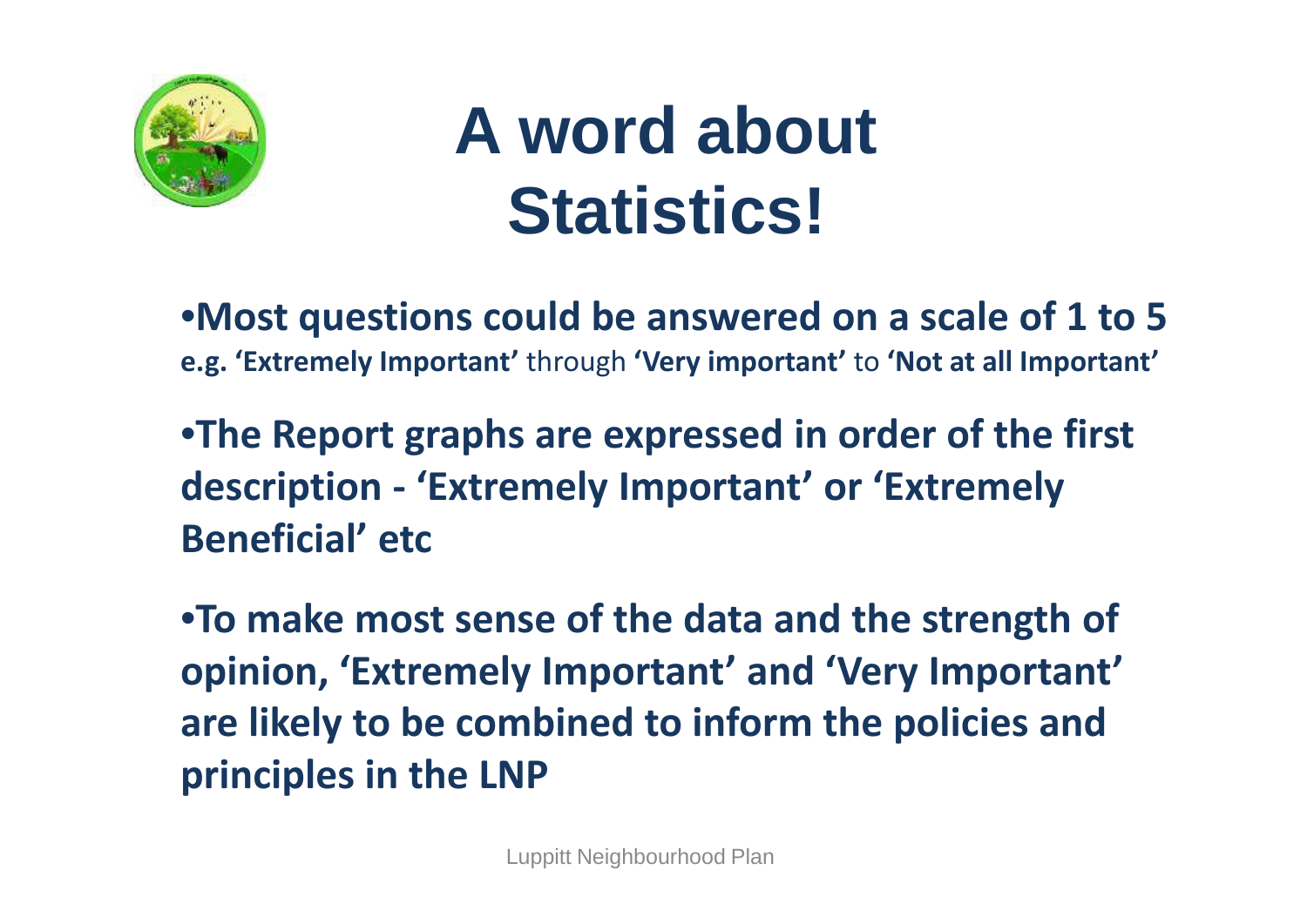

### **A second word about Statistics Accuracy!**

256 Respondents 461 Population = 56% Response Rate **The theory of statistical analysis suggests that a 56% response rate provides 95% accuracy** i.e. those that didn't respond are likely to hold similar views.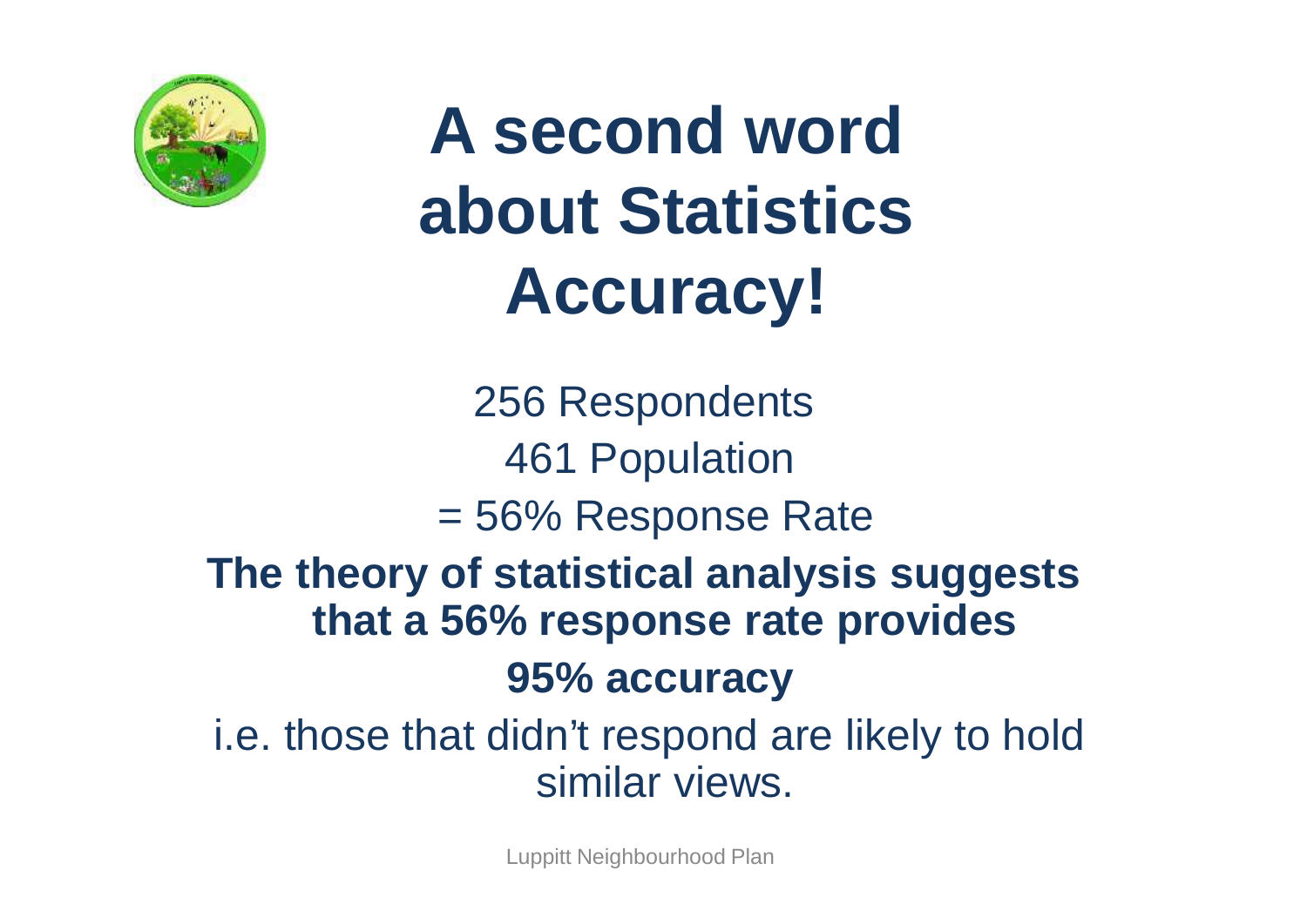

# **A word about the Free-form Comments**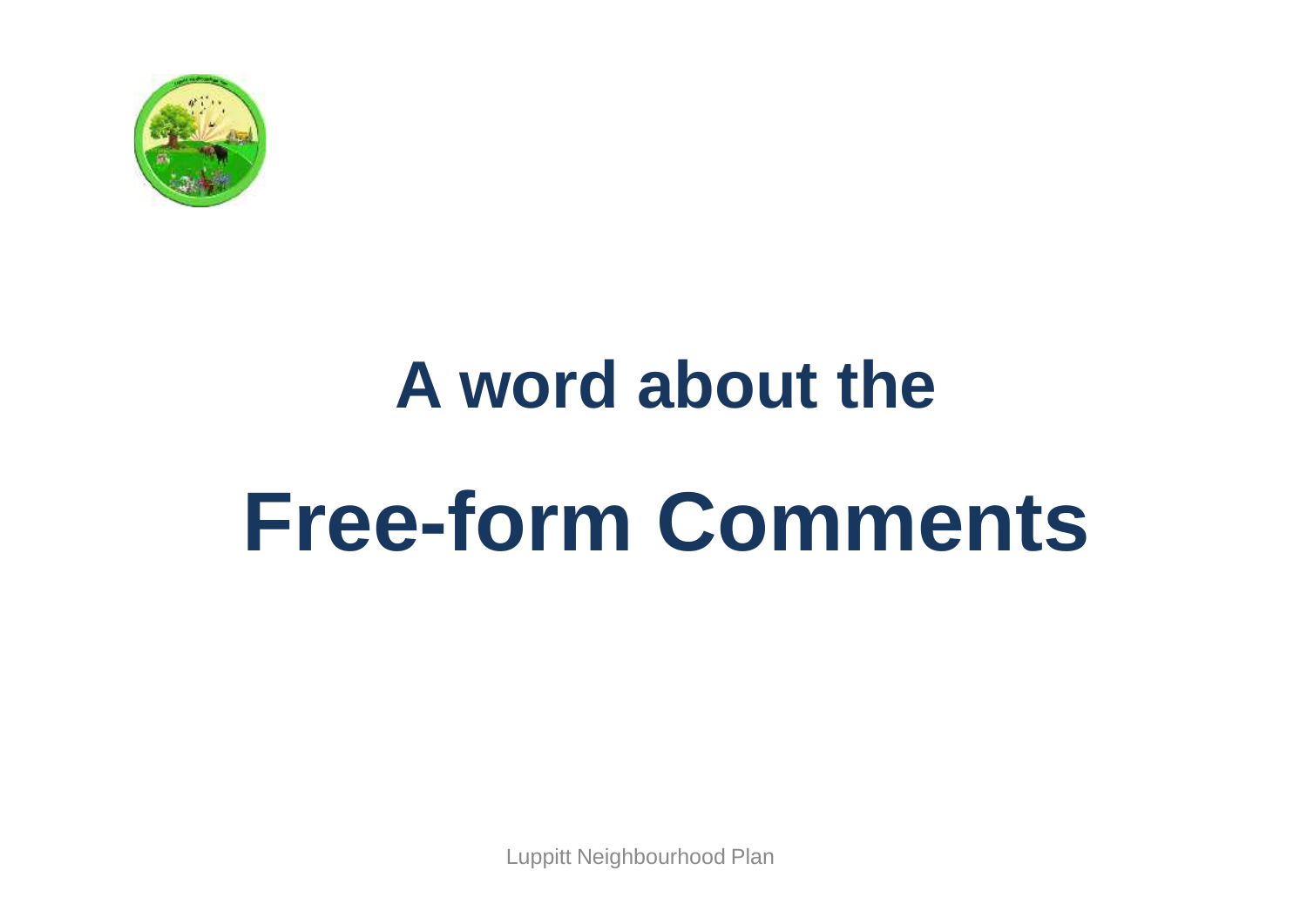

### **A word about**

# **Privacy Policy**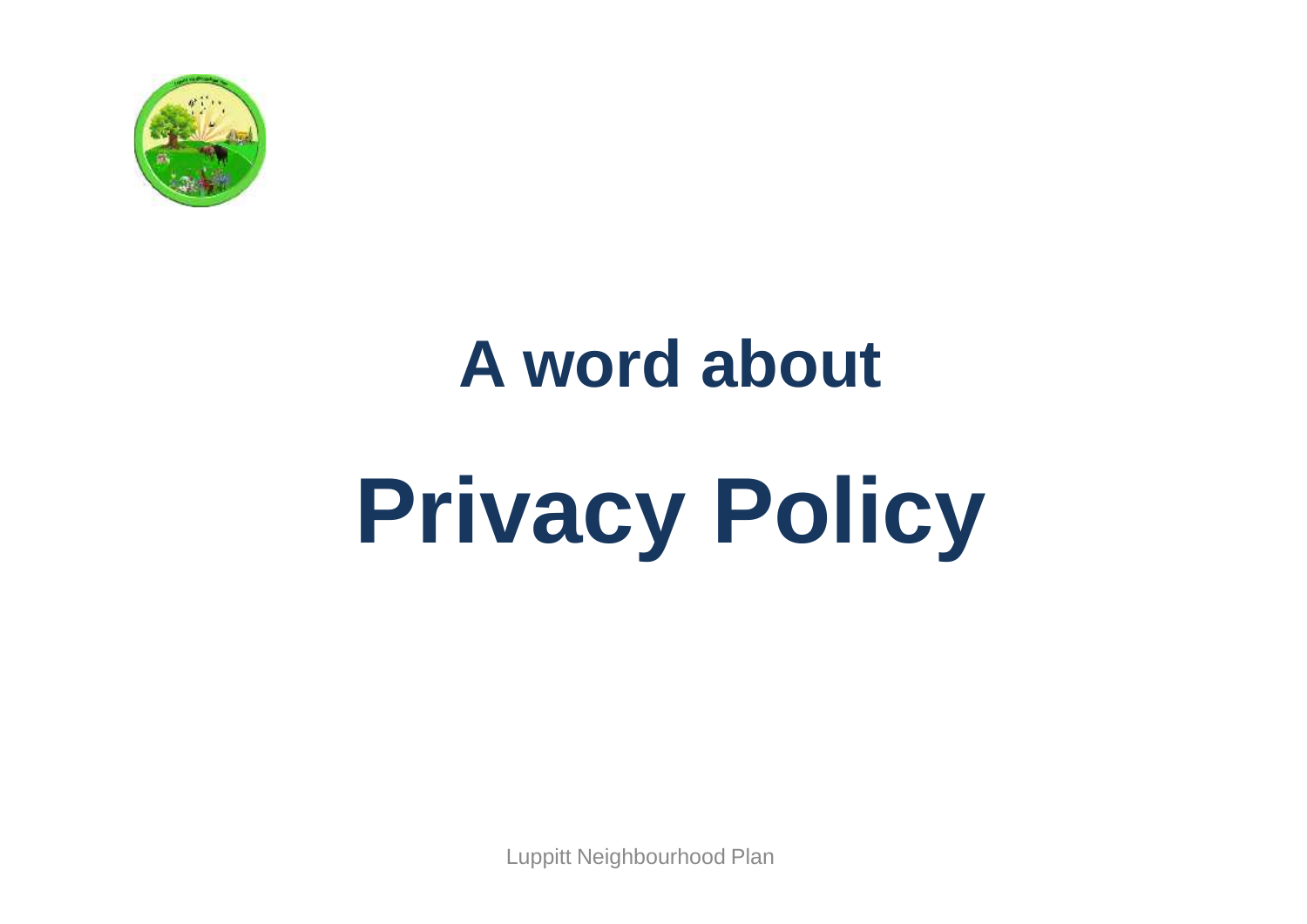

# **1. Demographics**

| <b>Demographic Characteristics</b>                                                                                                                                      | 2011<br>Census<br>(%)            | 2018<br>Survey<br>(%) |
|-------------------------------------------------------------------------------------------------------------------------------------------------------------------------|----------------------------------|-----------------------|
| <b>Activity of household members:</b><br>Economically active (employed and unemployed)<br>Economically inactive (retired etc)<br>In full-time education<br><b>Other</b> | 54<br>23<br>19<br>$\overline{4}$ | 48<br>27<br>18<br>7   |
| Age of household members:<br>Under 16<br>6-64 years<br>$65 +$ years                                                                                                     | 17<br>59<br>24                   | 14<br>51<br>35        |
| <b>Household size:</b><br>1 person<br>2 people<br>3 plus                                                                                                                | 17<br>54<br>29                   | 16<br>51<br>33        |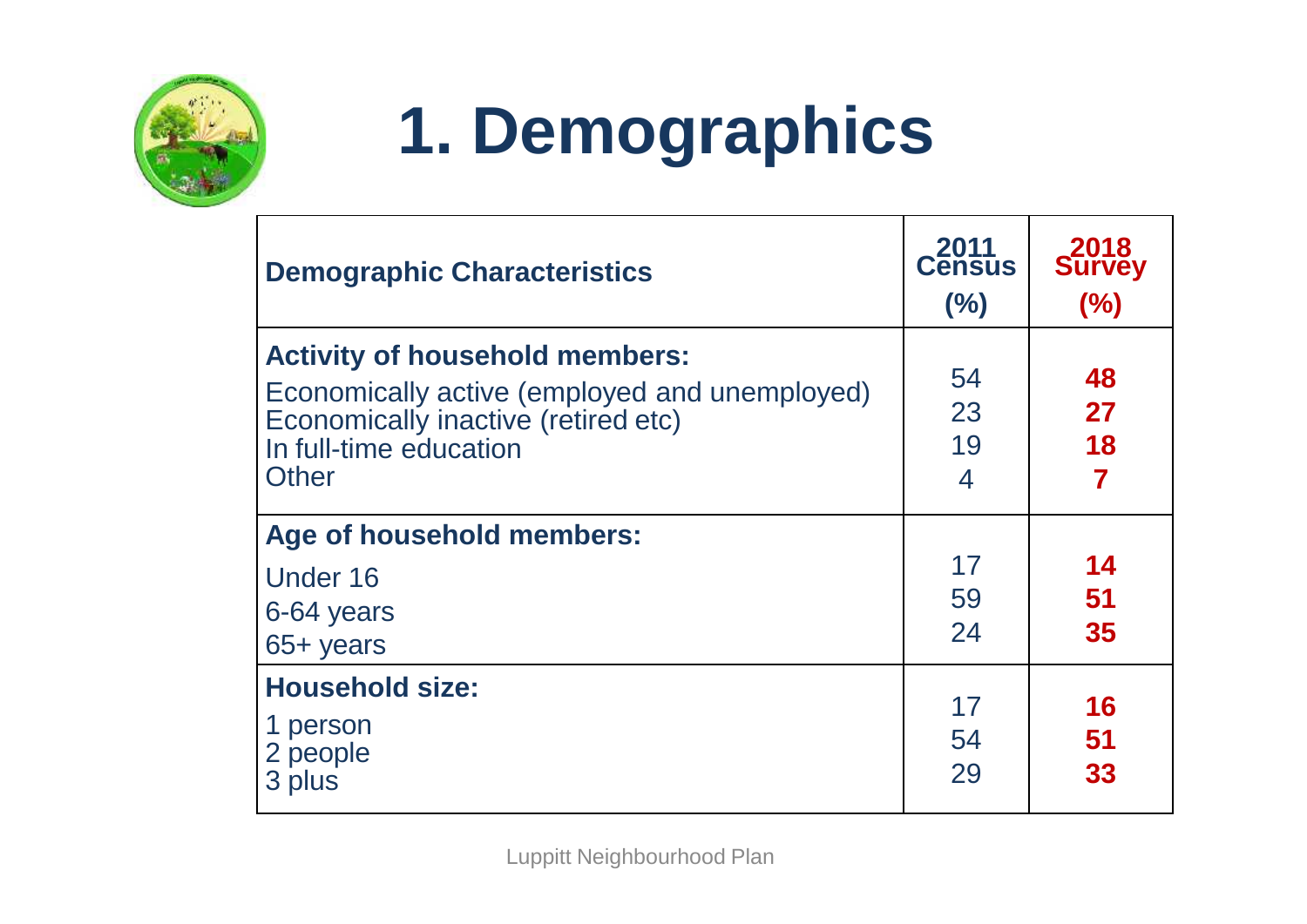

## **2. The Natural and Farmed Environment**

#### **The Natural Environment:**

#### •**Overall, 92% of all residents felt that the Landscape and Natural Environment were 'extremely' or 'very' important**

•Protecting **Rural Views** rated most highly in the table at **92%**

•Followed by **Water Quality** in rivers, springs and ponds which rated highest at **91%** •Most other subjects in this section scored over **80%** demonstrating the importance of **protecting the environment**.

•Only Footpaths and Bridleways fell below at **75%**

#### **The Farmed Environment:**

•**83%** supported new small farm buildings

- •**79%** supported new ecological and wildlife habitats
- •**77%** supported new vineyards and orchards

•There was very little support for intense animal husbandry; glasshouses, polytunnels or growing crops for biomass.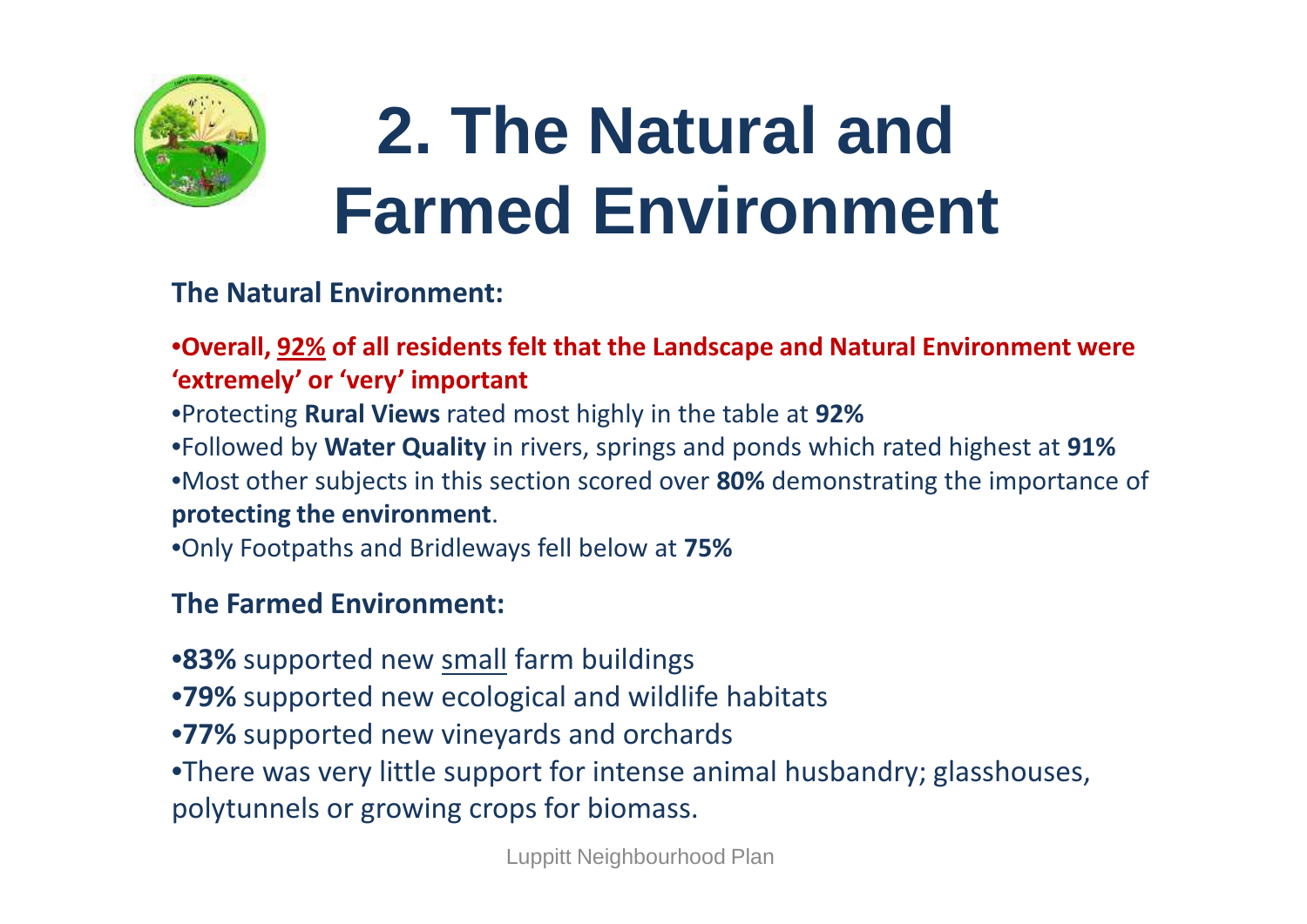

# **3. Local Employment**

### **Support for Employment Growth**

#### **New Business:**

**78%** Supported more new businesses

#### **Conversion of Redundant, Old, Stone Buildings for Employment:**

**67%** Favoured conversion for studios for artisans and artists and bed and breakfast, but variable response generally

#### **Other Types of Business Supported:**

Pub; Village/Community/Farm Shop; Post Office; Butchers Shop; Produce Market

#### **Change of Land Use for Employment:**

Limited support for change of land use. Only **45%** support for seasonal camp sites and **41%** yurts and shepherds huts. Overwhelmingly **against** new build offices, industrial or holiday cottages.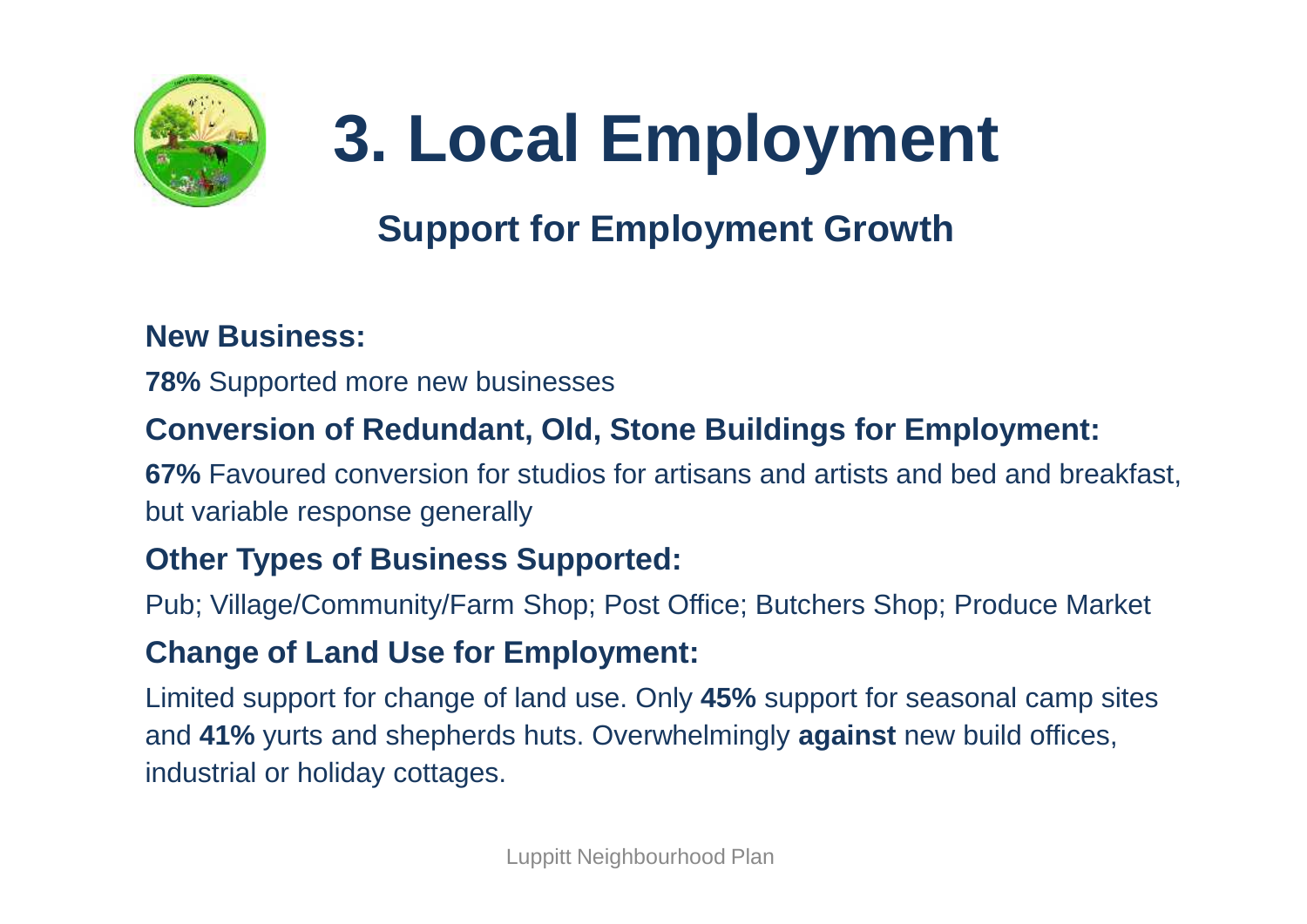

### **4. Parish Facilities**

#### **Use of Existing Facilities – Village Hall, Church, Pub, Playgrounds, Mobile Library:**

Existing facilities are only used by a small minority

**53%** use the footpaths and bridleways at least once a month **21%** use the village Hall **6%** use St Marys Church **2%** use The Luppitt Inn **1%** use the mobile library, playground at Millrise and playing field behind the hall

#### **Further Facilities in Luppitt:**

**49%** said they would like additional facilities **51%** said they wouldn't! Ideas included: **Mobile Shop; Community owned shop selling local produce with post office; Livelier pub selling food; Bus service; Improved sports and leisure facilities**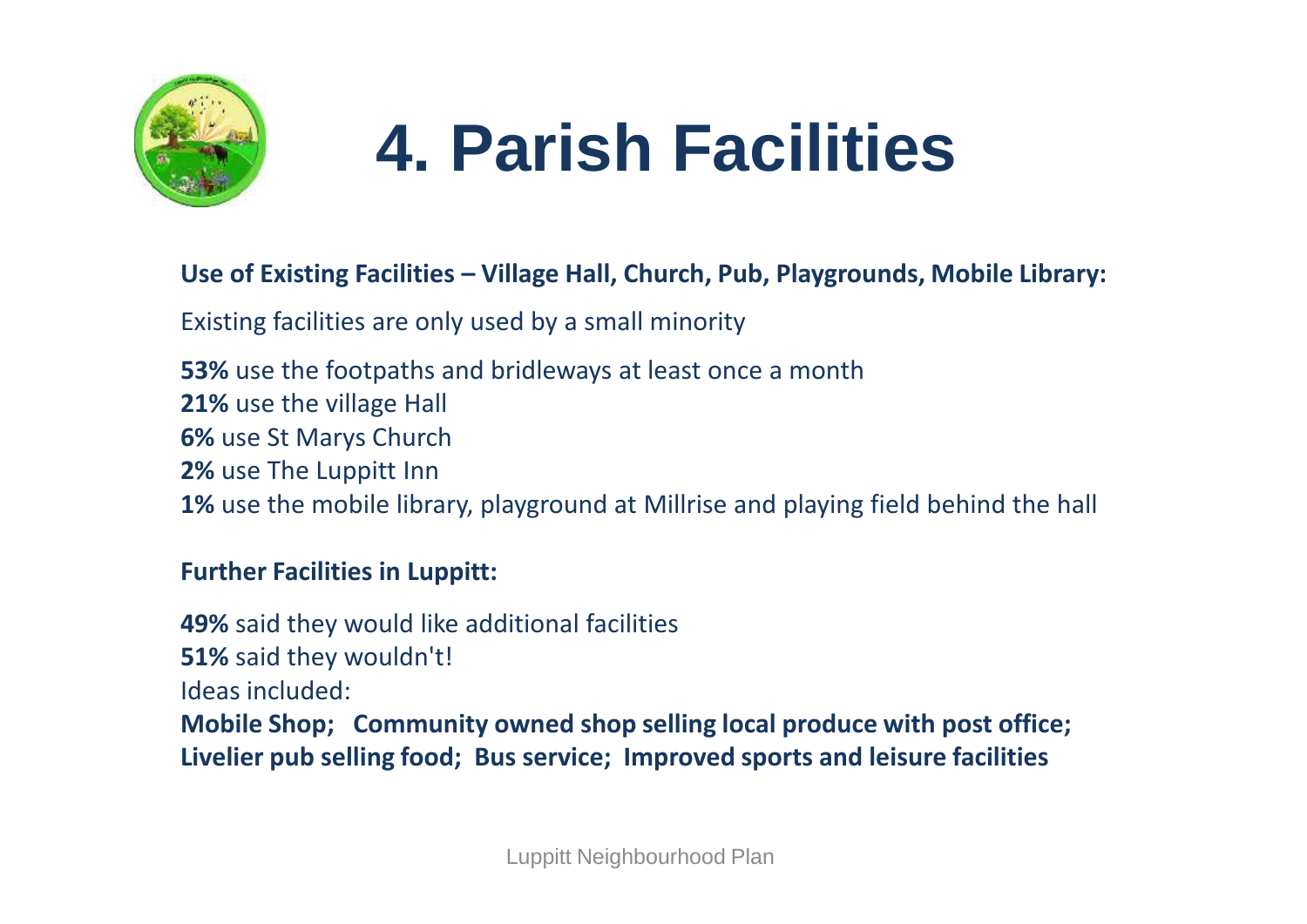

## **5. New Development**

#### **Housing development over the next 12 years to 2031:**

**68%** Agreed there is a need for more housing over this period. **32%** Did not agree there is a need for more housing over this period

**83%** Had a preference for the use of 'Brownfield' over 'Greenfield' land

**If housing is built over the period, the following were the preferences:** (By grouping 'Extremely Beneficial' and 'Very Beneficial' )

- **48% - Affordable housing (subsidised)**
- **37% - Farm dwellings subject to AOC**
- **35% - Smaller open market housing (1 or 2 Beds)**
- **33% - Annexes to existing houses**
- **29% - Housing for the Elderly**
- **21% - Subdivision of existing Houses**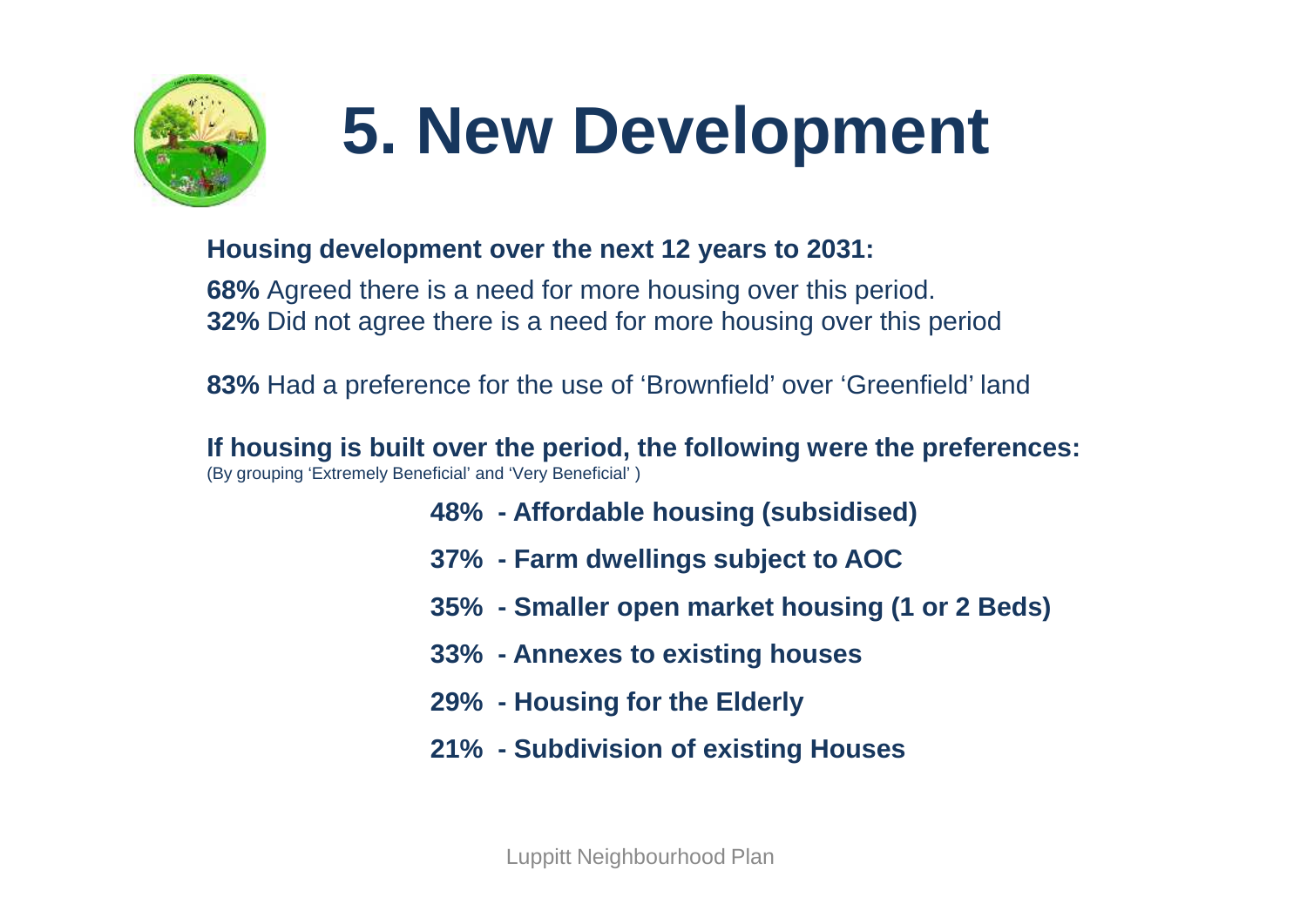

### **6. Design, Scale and Siting**

**Additional planning safeguards to control design, scale, height, siting, colour and screening:**

> **79%** said they were in favour of additional safeguards

**Distinguish between the importance of the safeguards:**

| <b>Siting</b>            | 86% |
|--------------------------|-----|
| <b>Screening</b>         | 77% |
| Colour                   | 77% |
| <b>Design</b>            | 72% |
| Non-reflective materials | 66% |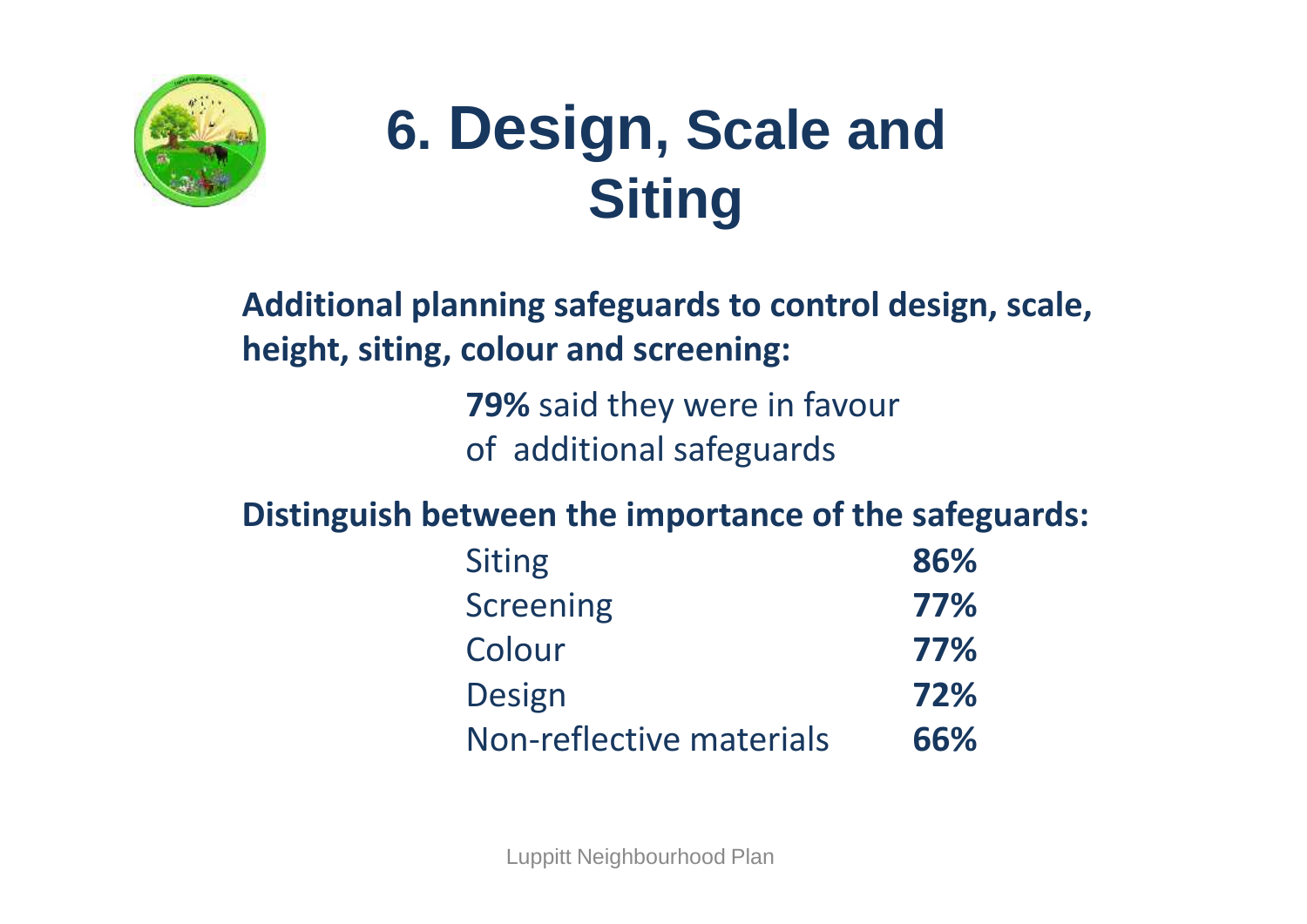

### **7. Renewable Energy and Carbon Reduction**

**'Domestic scale or community owned renewable energy installations should have low or no impact upon the landscape, settlements and road infrastructure':**

**74%** Agreed

#### **Support for types of renewable energy schemes:**

Domestic Photovoltaic (solar) panels **79%** Agreed Community owned energy initiative **70%** Agreed **Domestic scale wind turbines 56%** Agreed

**Implement a 'Green Code' for Luppitt: 69%** Agreed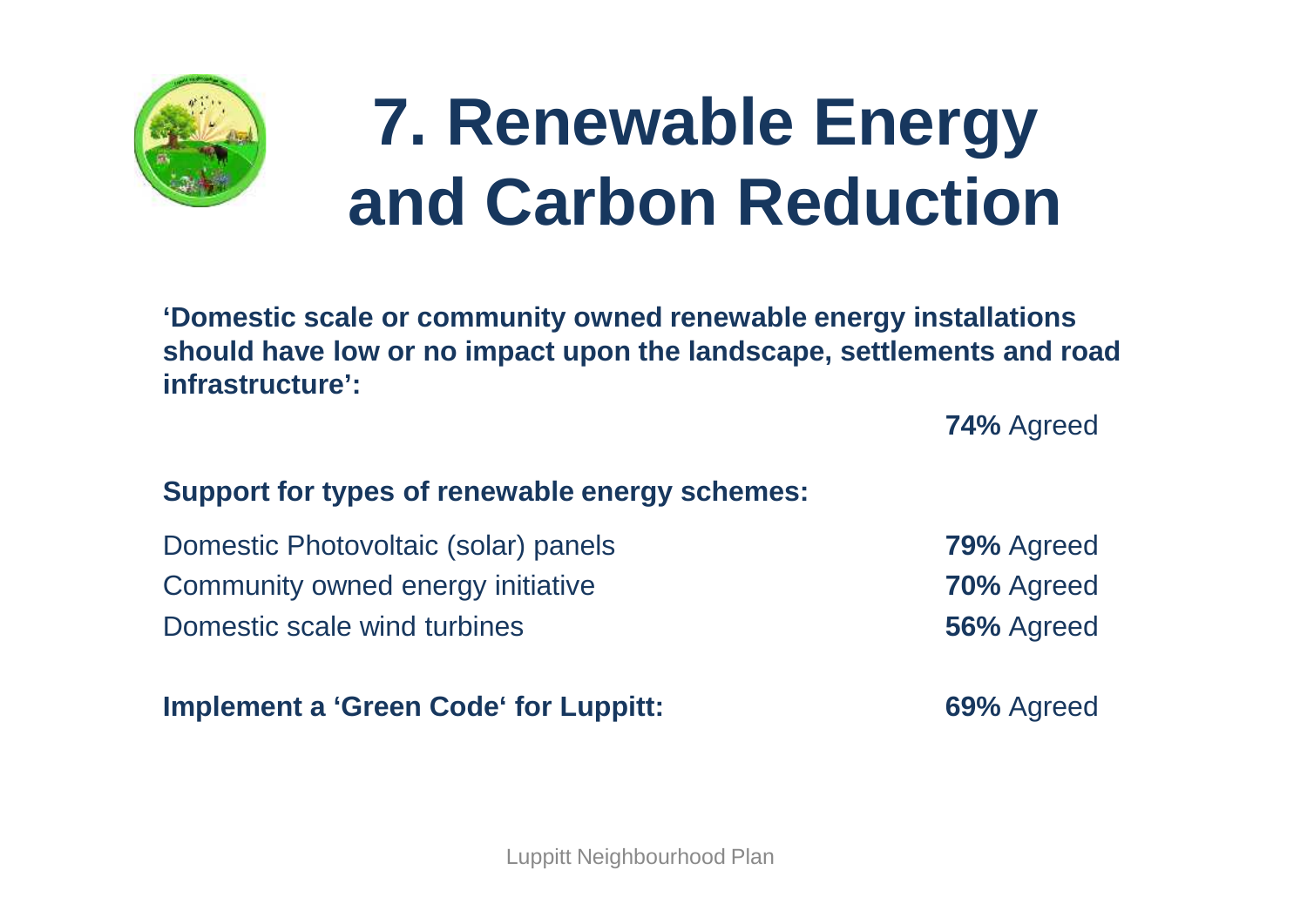

### **8. Listed and Historic Buildings**

#### **'Should any parts of Luppitt parish become a Conservation Area'?**

| <b>Yes</b>     | <b>29%</b> |
|----------------|------------|
| N <sub>o</sub> | 71%        |

### **St Mary's Church – To keep open and in good repair** Agreed **69%** There were many suggestions as to how this could be achieved......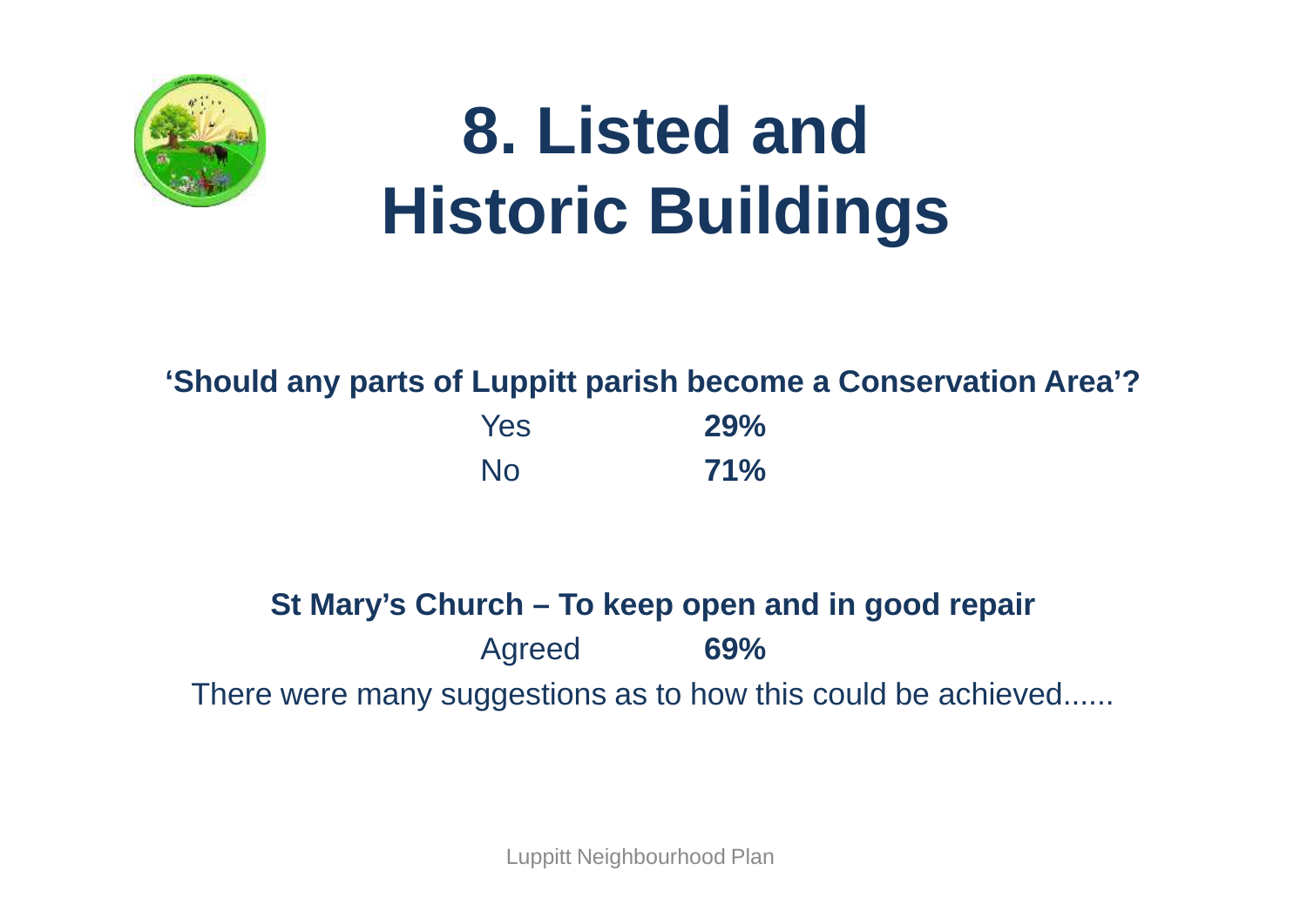

## **9. Community Projects**

#### Would the following ideas be of benefit to the community and environment?

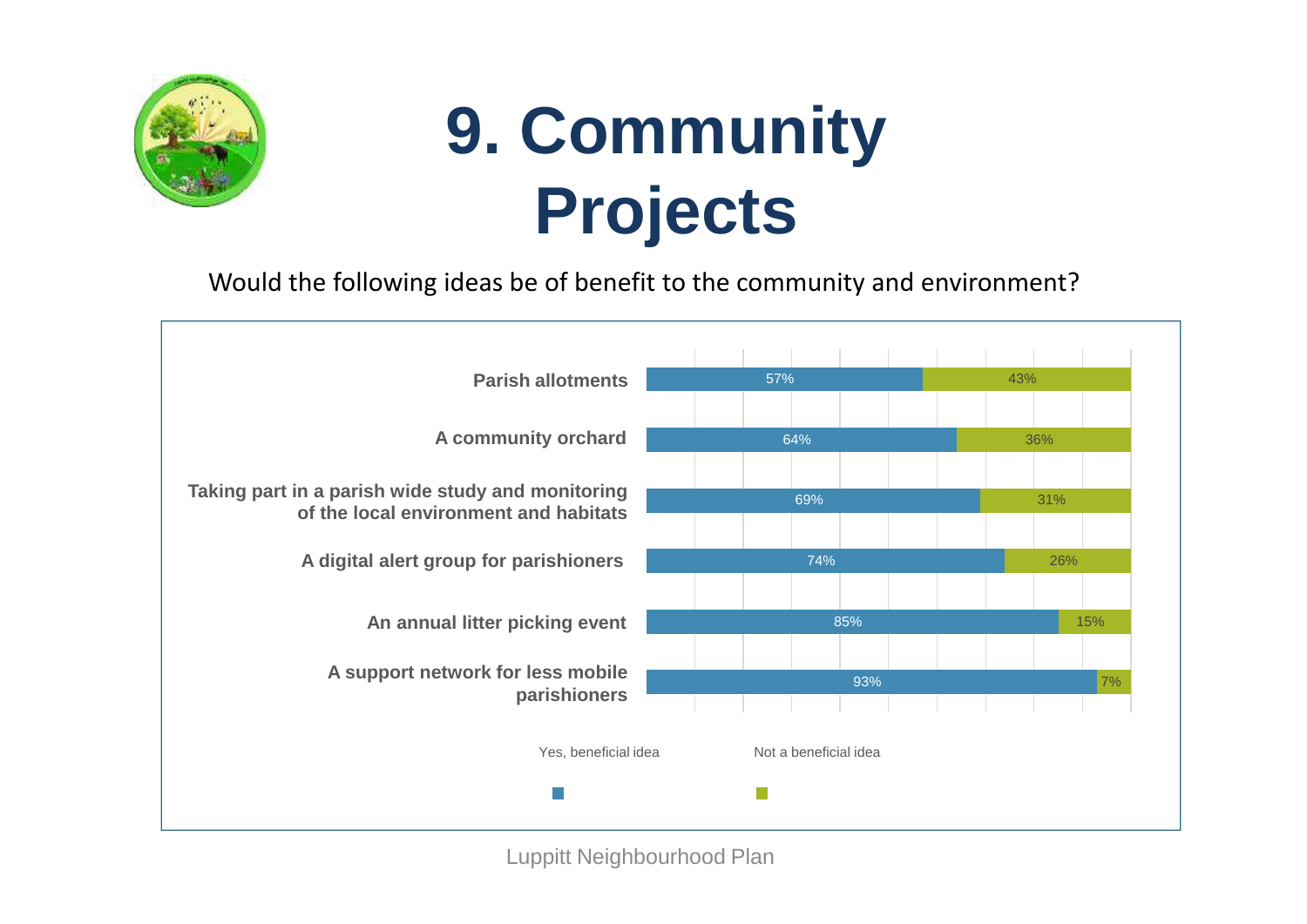

### **10. Parish Life**

### **1. What respondents liked most about living in Luppitt**

### **2. What respondents liked least about living in Luppitt**

#### **3. 'Are there any other matters that affect you as a resident of Luppitt that you would like to raise'?**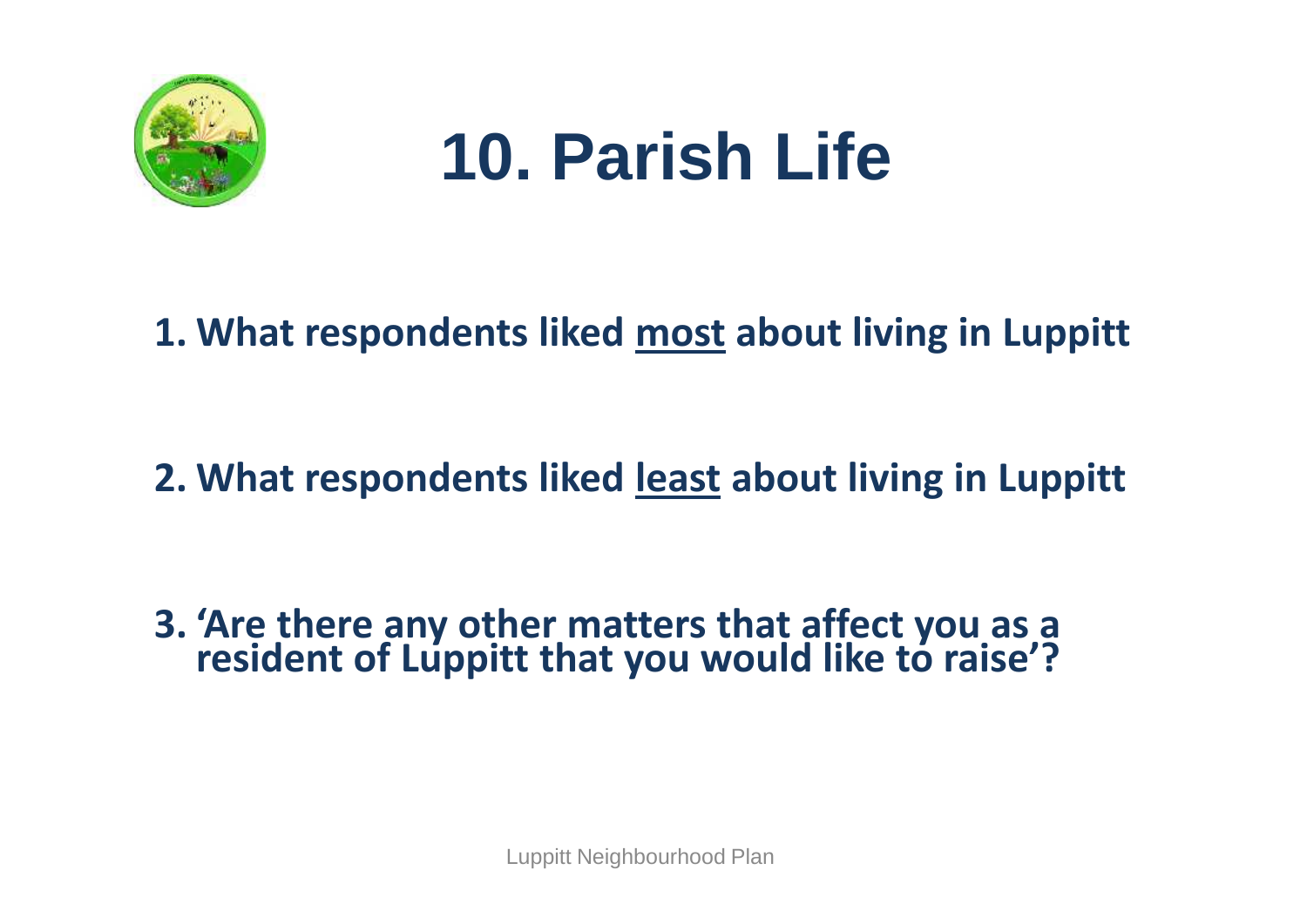

### **Next Steps**

- **1. Sub-groups to consult on the analysis report**
- **2. Parish Character Assessment**
- **3. Further Consultation**
- **4. Modify the draft LNP**